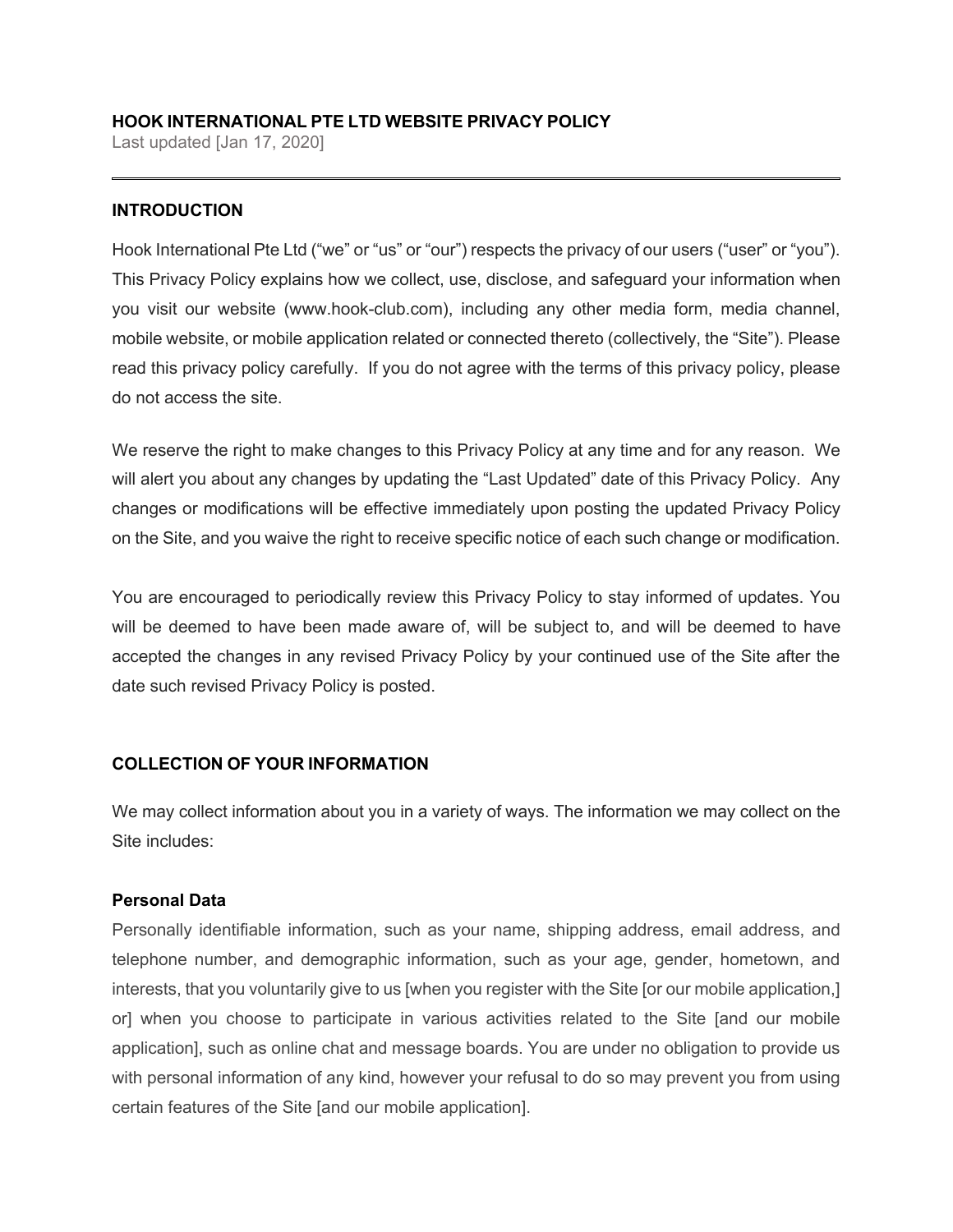#### **Derivative Data**

Information our servers automatically collect when you access the Site, such as your IP address, your browser type, your operating system, your access times, and the pages you have viewed directly before and after accessing the Site. [If you are using our mobile application, this information may also include your device name and type, your operating system, your phone number, your country, your likes and replies to a post, and other interactions with the application and other users via server log files, as well as any other information you choose to provide.]

#### **Financial Data**

Financial information, such as data related to your payment method (e.g. valid credit card number, card brand, expiration date) that we may collect when you purchase, order, return, exchange, or request information about our services from the Site [or our mobile application]. [We store only very limited, if any, financial information that we collect. Otherwise, all financial information is stored by our payment processor, and you are encouraged to review their privacy policy and contact them directly for responses to your questions.]

#### **Facebook Permissions**

The Site [and our mobile application] may by default access your Facebook basic account information, including your name, email, gender, birthday, current city, and profile picture URL, as well as other information that you choose to make public. We may also request access to other permissions related to your account, such as friends, checkins, and likes, and you may choose to grant or deny us access to each individual permission. For more information regarding Facebook permissions, refer to the Facebook Permissions Reference page.

#### **Data From Social Networks**

User information from social networking sites, such as [Apple's Game Center, Facebook, Google+, Instagram, Pinterest, Twitter], including your name, your social network username, location, gender, birth date, email address, profile picture, and public data for contacts, if you connect your account to such social networks. [If you are using our mobile application, this information may also include the contact information of anyone you invite to use and/or join our mobile application.]

#### **Mobile Device Data**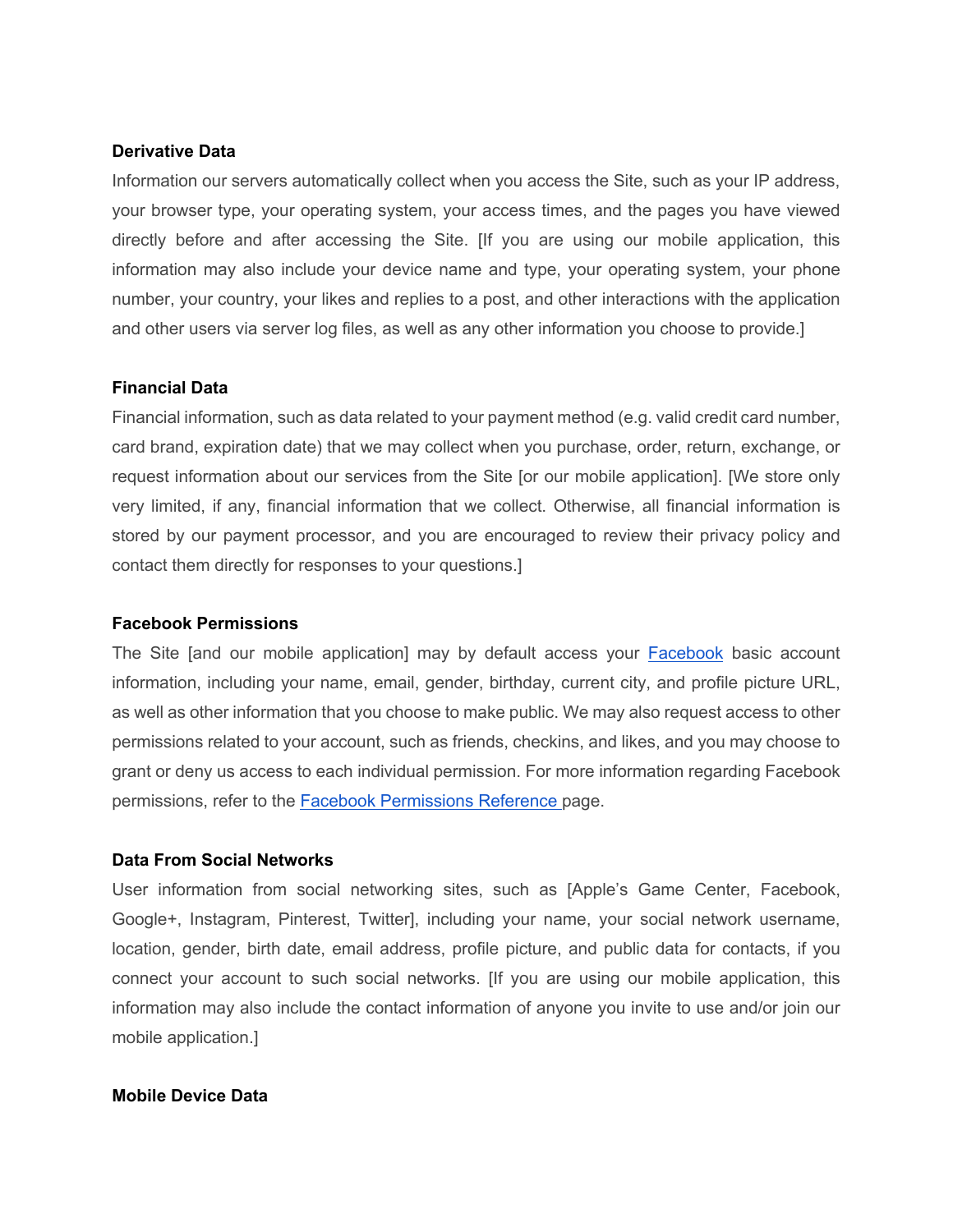Device information, such as your mobile device ID, model, and manufacturer, and information about the location of your device, if you access the Site from a mobile device.

## **Third-Party Data**

Information from third parties, such as personal information or network friends, if you connect your account to the third party and grant the Site permission to access this information.

## **Data From Contests, Giveaways, and Surveys**

Personal and other information you may provide when entering contests or giveaways and/or responding to surveys.

## **Mobile Application Information**

If you connect using our mobile application:

- *Geo-Location Information.* We may request access or permission to and track locationbased information from your mobile device, either continuously or while you are using our mobile application, to provide location-based services. If you wish to change our access or permissions, you may do so in your device's settings.
- *Mobile Device Access.* We may request access or permission to certain features from your mobile device, including your mobile device's [bluetooth, calendar, camera, contacts, microphone, reminders, sensors, SMS messages, social media accounts, storage,] and other features. If you wish to change our access or permissions, you may do so in your device's settings.
- *Mobile Device Data.* We may collect device information (such as your mobile device ID, model and manufacturer), operating system, version information and IP address.
- *Push Notifications.* We may request to send you push notifications regarding your account or the Application. If you wish to opt-out from receiving these types of communications, you may turn them off in your device's settings.

# **USE OF YOUR INFORMATION**

Having accurate information about you permits us to provide you with a smooth, efficient, and customized experience. Specifically, we may use information collected about you via the Site [or our mobile application] to: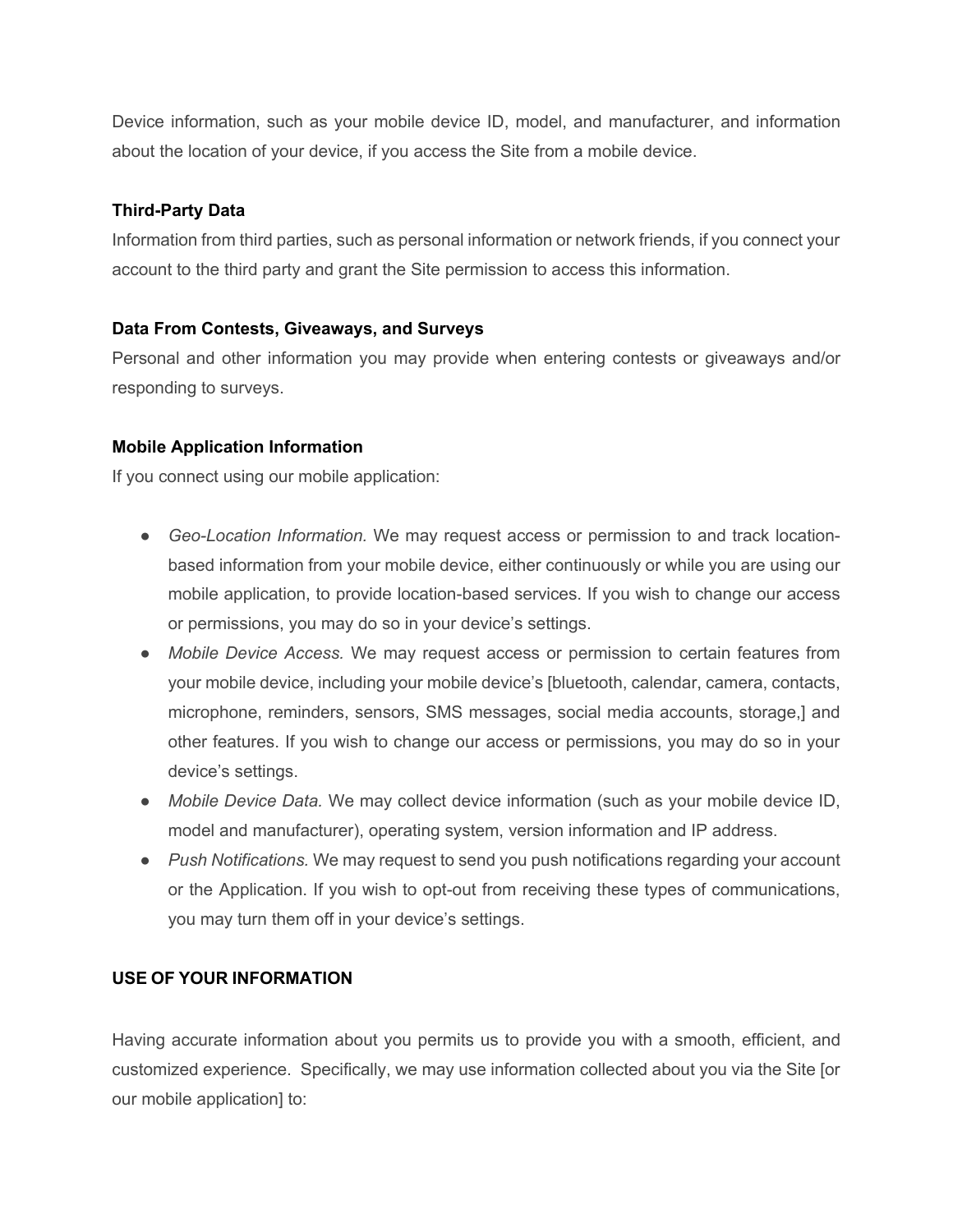- Administer sweepstakes, promotions, and contests.
- Assist law enforcement and respond to subpoena.
- Compile anonymous statistical data and analysis for use internally or with third parties.
- Create and manage your account.
- Deliver targeted advertising, coupons, newsletters, and other information regarding promotions and the Site [and our mobile application] to you.
- Email you regarding your account or order.
- Enable user-to-user communications.
- Fulfill and manage purchases, orders, payments, and other transactions related to the Site [and our mobile application].
- Generate a personal profile about you to make future visits to the Site [and our mobile application] more personalized.
- Increase the efficiency and operation of the Site [and our mobile application].
- Monitor and analyze usage and trends to improve your experience with the Site [and our mobile application].
- Notify you of updates to the Site [and our mobile application]s.
- Offer new products, services, [mobile applications,] and/or recommendations to you.
- Perform other business activities as needed.
- Prevent fraudulent transactions, monitor against theft, and protect against criminal activity.
- Process payments and refunds.
- Request feedback and contact you about your use of the Site [and our mobile application] .
- Resolve disputes and troubleshoot problems.
- Respond to product and customer service requests.
- Send you a newsletter.
- Solicit support for the Site [and our mobile application].
- [Other]

## **DISCLOSURE OF YOUR INFORMATION**

We may share information we have collected about you in certain situations. Your information may be disclosed as follows:

## **By Law or to Protect Rights**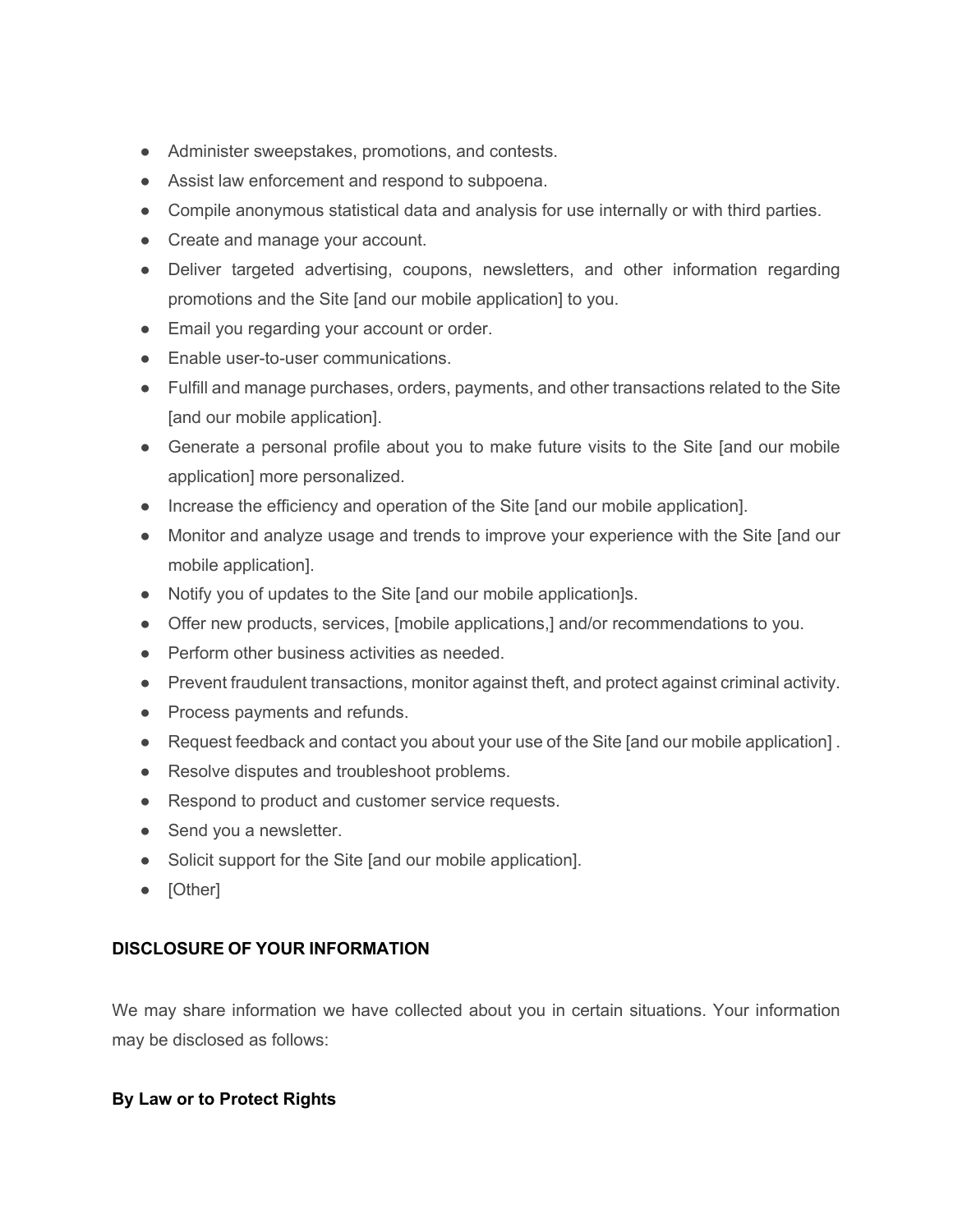If we believe the release of information about you is necessary to respond to legal process, to investigate or remedy potential violations of our policies, or to protect the rights, property, and safety of others, we may share your information as permitted or required by any applicable law, rule, or regulation. This includes exchanging information with other entities for fraud protection and credit risk reduction.

#### **Third-Party Service Providers**

We may share your information with third parties that perform services for us or on our behalf, including payment processing, data analysis, email delivery, hosting services, customer service, and marketing assistance.

#### **Marketing Communications**

With your consent, or with an opportunity for you to withdraw consent, we may share your information with third parties for marketing purposes, as permitted by law.

#### **Interactions with Other Users**

If you interact with other users of the Site [and our mobile application], those users may see your name, profile photo, and descriptions of your activity, including sending invitations to other users, chatting with other users, liking posts, following blogs.

#### **Online Postings**

When you post comments, contributions or other content to the Site [or our mobile applications], your posts may be viewed by all users and may be publicly distributed outside the Site [and our mobile application] in perpetuity.

#### **Third-Party Advertisers**

We may use third-party advertising companies to serve ads when you visit the Site [or our mobile application]. These companies may use information about your visits to the Site [and our mobile application] and other websites that are contained in web cookies in order to provide advertisements about goods and services of interest to you.

#### **Affiliates**

We may share your information with our affiliates, in which case we will require those affiliates to honor this Privacy Policy. Affiliates include our parent company and any subsidiaries, joint venture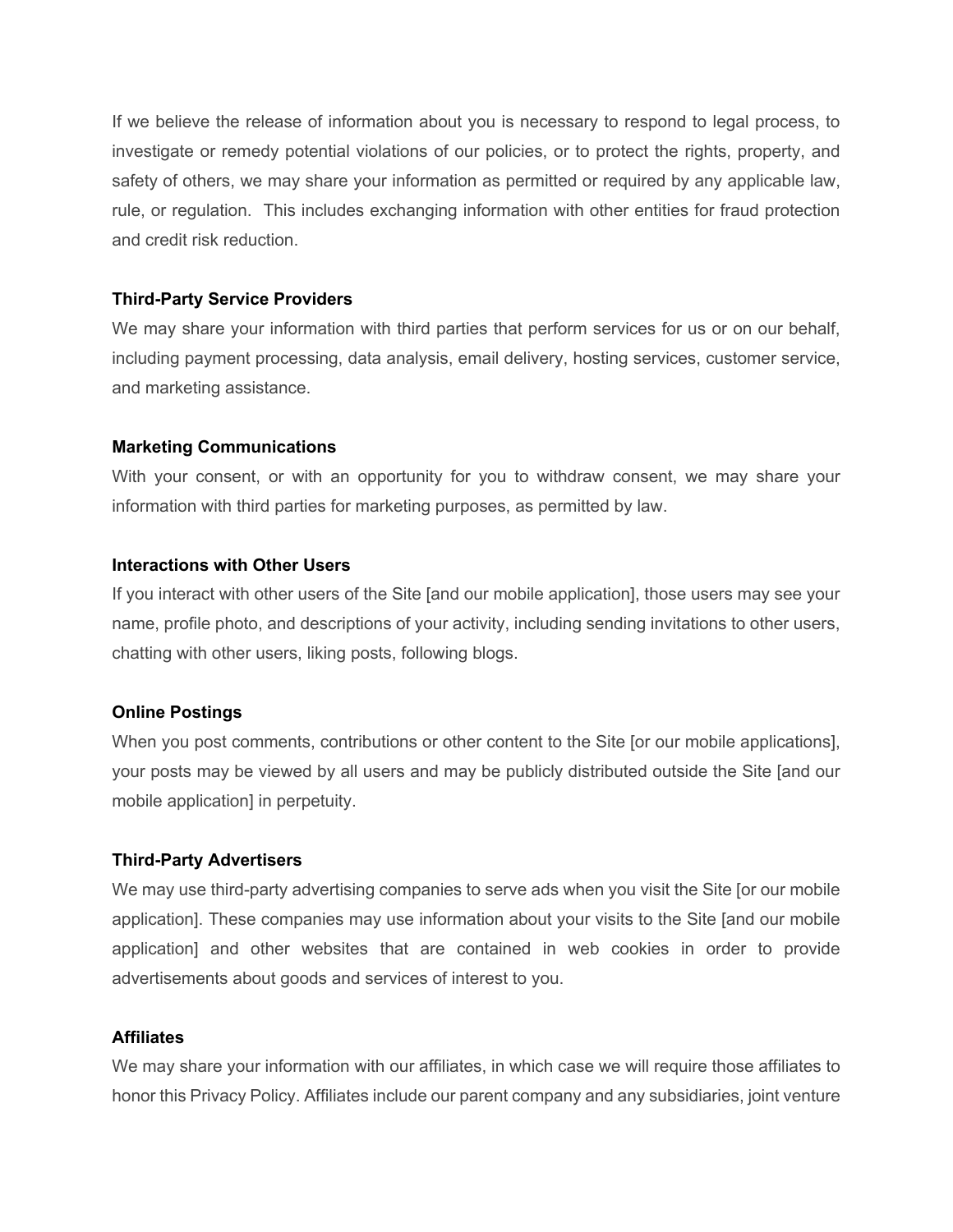partners or other companies that we control or that are under common control with us.

#### **Business Partners**

We may share your information with our business partners to offer you certain products, services or promotions.

### **Offer Wall**

Our mobile application may display a third-party hosted "offer wall." Such an offer wall allows third-party advertisers to offer virtual currency, gifts, or other items to users in return for acceptance and completion of an advertisement offer. Such an offer wall may appear in our mobile application and be displayed to you based on certain data, such as your geographic area or demographic information. When you click on an offer wall, you will leave our mobile application. A unique identifier, such as your user ID, will be shared with the offer wall provider in order to prevent fraud and properly credit your account.

## **Social Media Contacts**

If you connect to the Site [or our mobile application] through a social network, your contacts on the social network will see your name, profile photo, and descriptions of your activity.

#### **Other Third Parties**

We may share your information with advertisers and investors for the purpose of conducting general business analysis. We may also share your information with such third parties for marketing purposes, as permitted by law.

## **Sale or Bankruptcy**

If we reorganize or sell all or a portion of our assets, undergo a merger, or are acquired by another entity, we may transfer your information to the successor entity. If we go out of business or enter bankruptcy, your information would be an asset transferred or acquired by a third party. You acknowledge that such transfers may occur and that the transferee may decline honor commitments we made in this Privacy Policy.

We are not responsible for the actions of third parties with whom you share personal or sensitive data, and we have no authority to manage or control third-party solicitations. If you no longer wish to receive correspondence, emails or other communications from third parties, you are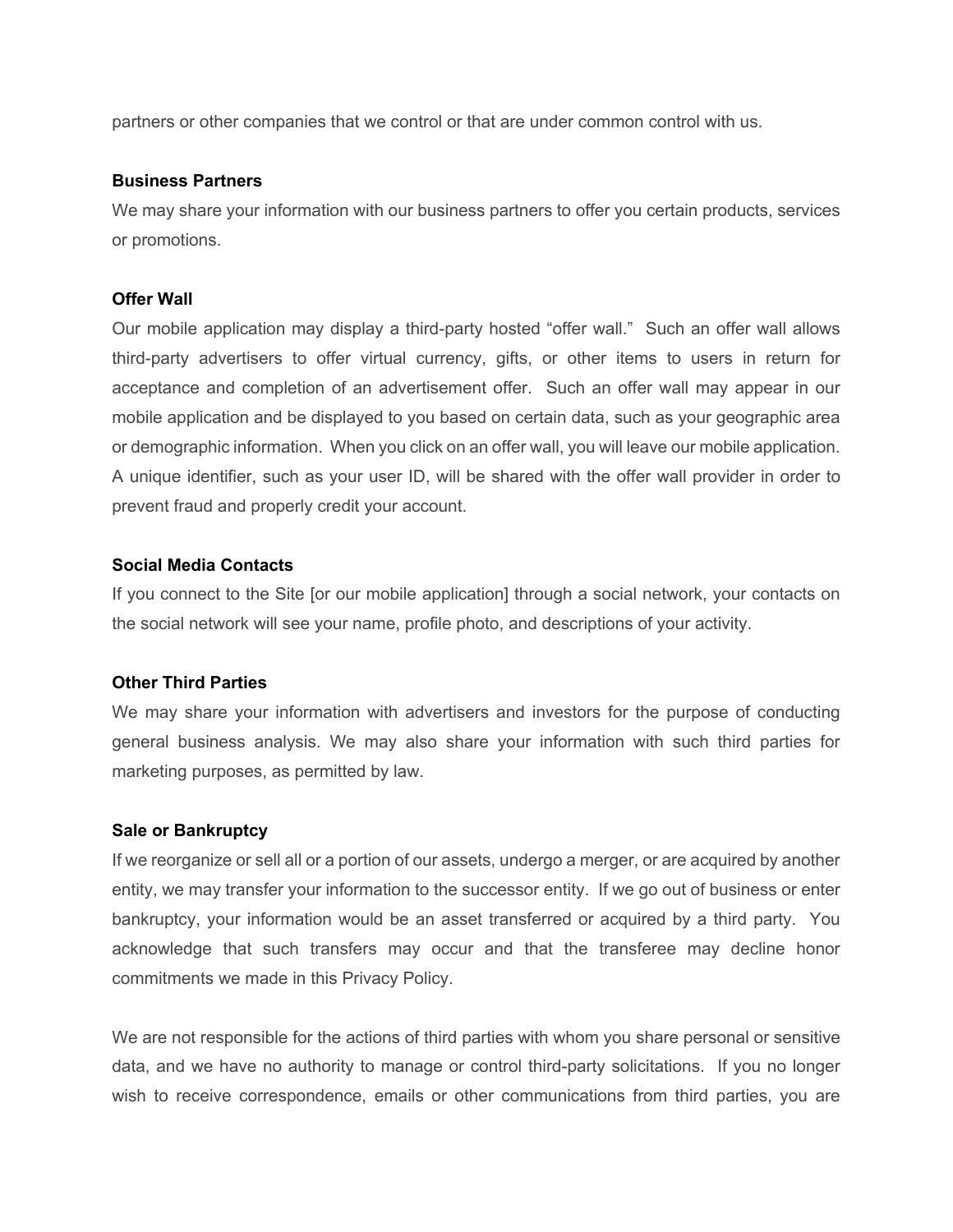responsible for contacting the third party directly.

## **TRACKING TECHNOLOGIES**

#### **Cookies and Web Beacons**

We may use cookies, web beacons, tracking pixels, and other tracking technologies on the Site [and our mobile application] to help customize the Site [and our mobile application] and improve your experience. When you access the Site [or our mobile application], your personal information is not collected through the use of tracking technology. Most browsers are set to accept cookies by default. You can remove or reject cookies, but be aware that such action could affect the availability and functionality of the Site [or our mobile application]. You may not decline web beacons. However, they can be rendered ineffective by declining all cookies or by modifying your web browser's settings to notify you each time a cookie is tendered, permitting you to accept or decline cookies on an individual basis.

We may use cookies, web beacons, tracking pixels, and other tracking technologies on the Site [and our mobile application] to help customize the Site [and our mobile application] and improve your experience. For more information on how we use cookies, please refer to our Cookie Policy posted on the Site, which is incorporated into this Privacy Policy. By using the Site, you agree to be bound by our Cookie Policy.

#### **Internet-Based Advertising**

Additionally, we may use third-party software to serve ads on the Site [and our mobile application], implement email marketing campaigns, and manage other interactive marketing initiatives. This third-party software may use cookies or similar tracking technology to help manage and optimize your online experience with us.

#### **Website Analytics**

We may also partner with selected third-party vendors to allow tracking technologies and remarketing services on the Site [and our mobile application] through the use of first party cookies and third-party cookies, to, among other things, analyze and track users' use of the Site [and our mobile application] , determine the popularity of certain content and better understand online activity. By accessing the Site [,our mobile application,], you consent to the collection and use of your information by these third-party vendors. You are encouraged to review their privacy policy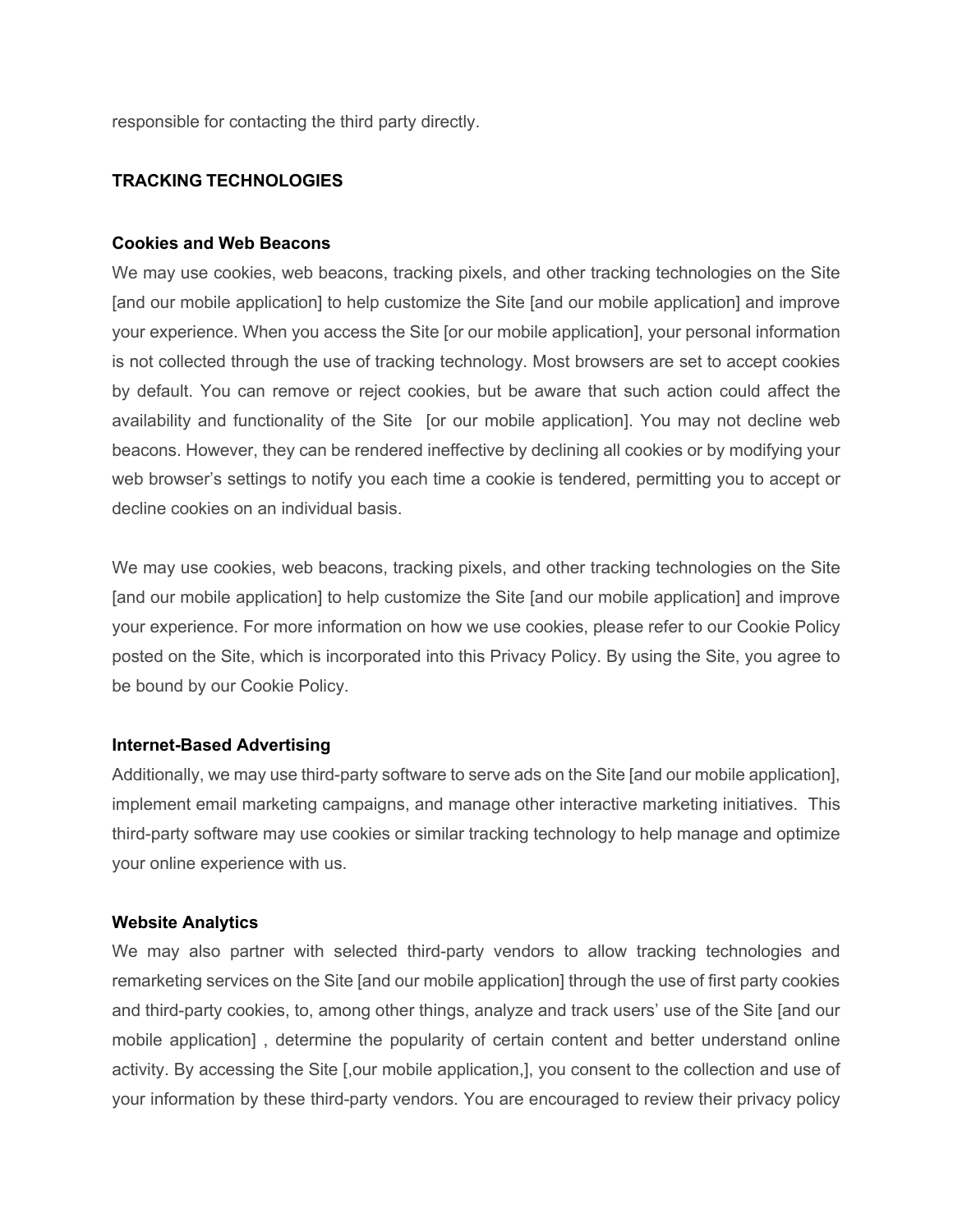and contact them directly for responses to your questions. We do not transfer personal information to these third-party vendors. However, if you do not want any information to be collected and used by tracking technologies, you can visit the third-party vendor or the Network Advertising Initiative Opt-Out Tool or Digital Advertising Alliance Opt-Out Tool.

You should be aware that getting a new computer, installing a new browser, upgrading an existing browser, or erasing or otherwise altering your browser's cookies files may also clear certain optout cookies, plug-ins, or settings.

## **THIRD-PARTY WEBSITES**

The Site [and our mobile application] may contain links to third-party websites and applications of interest, including advertisements and external services, that are not affiliated with us. Once you have used these links to leave the Site [or our mobile application], any information you provide to these third parties is not covered by this Privacy Policy, and we cannot guarantee the safety and privacy of your information. Before visiting and providing any information to any third-party websites, you should inform yourself of the privacy policies and practices (if any) of the third party responsible for that website, and should take those steps necessary to, in your discretion, protect the privacy of your information. We are not responsible for the content or privacy and security practices and policies of any third parties, including other sites, services or applications that may be linked to or from the Site [or our mobile application].

## **SECURITY OF YOUR INFORMATION**

We use administrative, technical, and physical security measures to help protect your personal information. While we have taken reasonable steps to secure the personal information you provide to us, please be aware that despite our efforts, no security measures are perfect or impenetrable, and no method of data transmission can be guaranteed against any interception or other type of misuse. Any information disclosed online is vulnerable to interception and misuse by unauthorized parties. Therefore, we cannot guarantee complete security if you provide personal information.

## **POLICY FOR CHILDREN**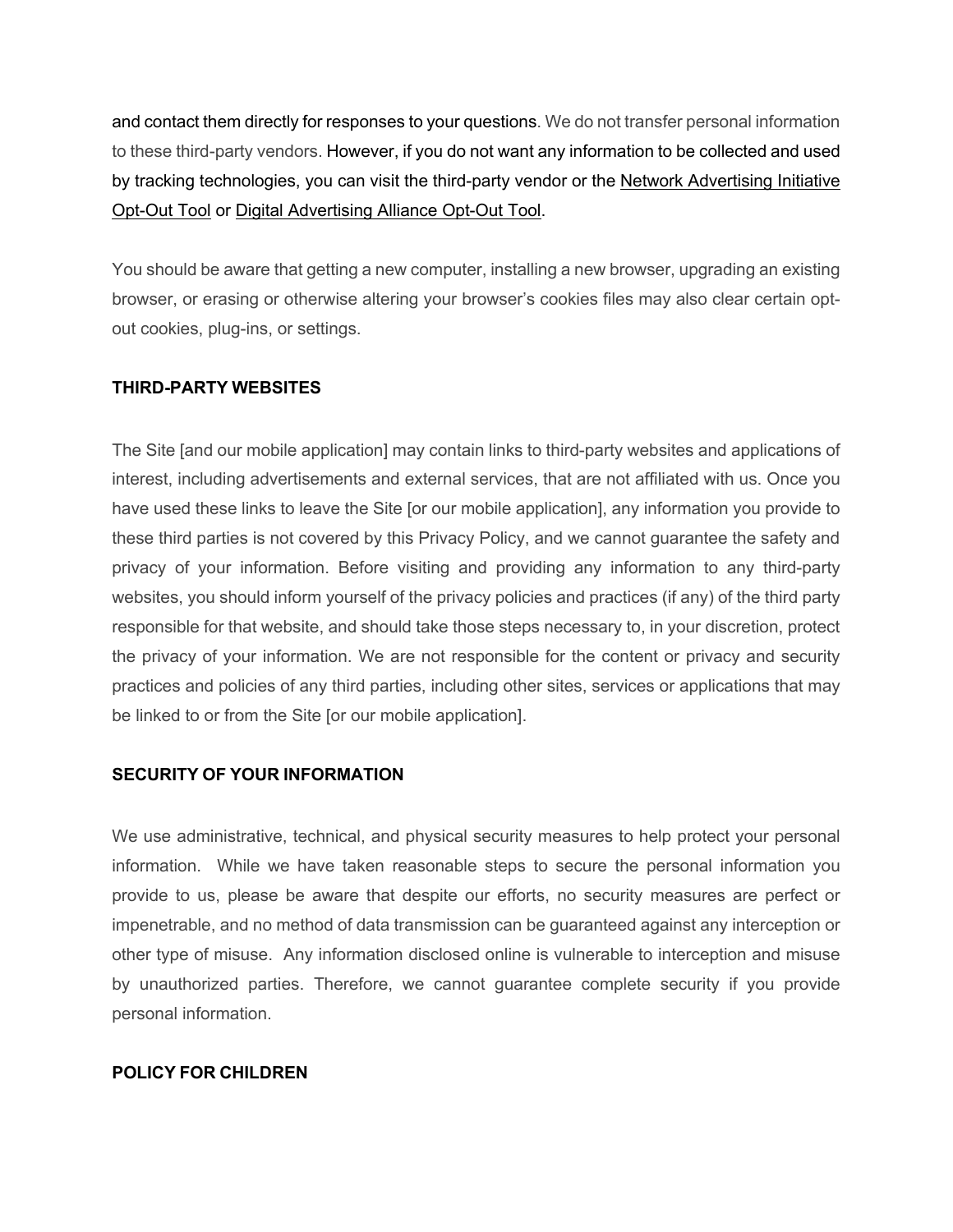We do not knowingly solicit information from or market to children under the age of 18. If you become aware of any data we have collected from children under age 18, please contact us using the contact information provided below.

# **CONTROLS FOR DO-NOT-TRACK FEATURES**

Most web browsers and some mobile operating systems [and our mobile applications] include a Do-Not-Track ("DNT") feature or setting you can activate to signal your privacy preference not to have data about your online browsing activities monitored and collected. No uniform technology standard for recognizing and implementing DNT signals has been finalized. As such, we do not currently respond to DNT browser signals or any other mechanism that automatically communicates your choice not to be tracked online. If a standard for online tracking is adopted that we must follow in the future, we will inform you about that practice in a revised version of this Privacy Policy./Most web browsers and some mobile operating systems [and our mobile applications] include a Do-Not-Track ("DNT") feature or setting you can activate to signal your privacy preference not to have data about your online browsing activities monitored and collected. If you set the DNT signal on your browser, we will respond to such DNT browser signals.

# **OPTIONS REGARDING YOUR INFORMATION**

# **[Account Information]**

You may at any time review or change the information in your account or terminate your account by:

- Logging into your account settings and updating your account
- Contacting us using the contact information provided below
- [Other]

Upon your request to terminate your account, we will deactivate or delete your account and information from our active databases. However, some information may be retained in our files to prevent fraud, troubleshoot problems, assist with any investigations, enforce our Terms of Use and/or comply with legal requirements.]

## **Emails and Communications**

If you no longer wish to receive correspondence, emails, or other communications from us, you may opt-out by: